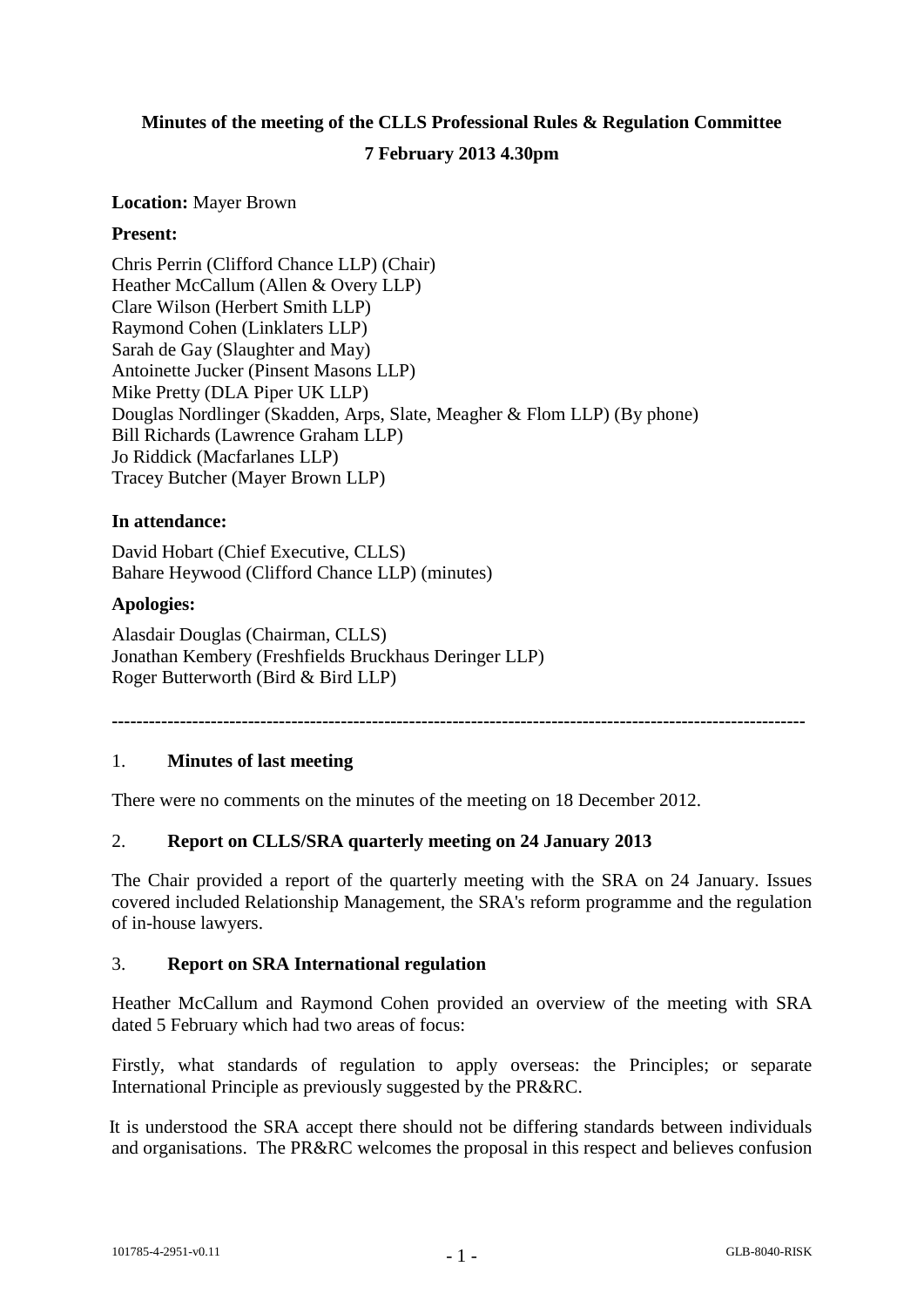arises when it is suggested that an individual should comply with one set of standards and an entity another.

The SRA remain of the view that the Principles applicable in England should also still apply overseas. They felt that with appropriate guidance on a principle-by-principle basis and explanatory notes, they could remove most of the PR&RC's concerns that detailed notes as to how each principle would apply overseas would make it very complicated. It was noted that a number of Committee members feel quite strongly that a simplified Overseas Principle would be more appropriate. It is understood that the SRA were concerned this approach would be seen to be too 'light' and would cause them problems with regulators overseas, who seek confirmation that the SRA continues to regulate individuals abroad.

The second point of focus was whether group based regulation was the answer and how far it should go. It was suggested that firms would be more open to this approach if it was just a narrow set of standards which applied; the broader the standards, the more concerns firms would have.

It was noted that, as it stands, any part of an Authorised Body will be caught by what is in chapter 13. With this in mind, the PR&RC would welcome a clearer definition of "connected entities".

Separately, in view of these discussions with the SRA, the PR&RC is not able at this stage to provide comments as part of the Law Society's meeting with top 100 firms to pull together a response to the International paper. The next meeting on this issue is scheduled for 25 February. The Chair agreed to let Jemma Ralph at the Law Society know that the PR&RC will provide comments after the meeting on 25 February.

# 4. **LSB consultation on its draft strategic and business plan for 2013/14**

David Hobart provided an update to the Committee on the LSB's draft strategic and business plan. It is understood that underlying the plan is a research programme which will review the cost of regulation. David also reported on a separate conversation with David Edmonds in which the latter had aired the possibility that it might even be possible for city law firms not to be regulated so long as there were measures in place to deal with high level issues and therefore deal with any disquiet in respect of public interest.

[Douglas Nordlinger joined the meeting by phone]

David noted it was important that the PR&RC contribute to future discussions about the regulation of general legal advice. David agreed to draft a response to the LSB.

#### 5. **Agenda for the Open forum meeting on 20 March**

It was agreed the following items will be on the agenda for the next Open Forum Meeting:

- International review
- Obligation to report internally to the COLP
- Best practice feedback from RM's
- Phase 2 of Red tape

The Chair asked that any further suggestions be communicated to him as soon as possible.